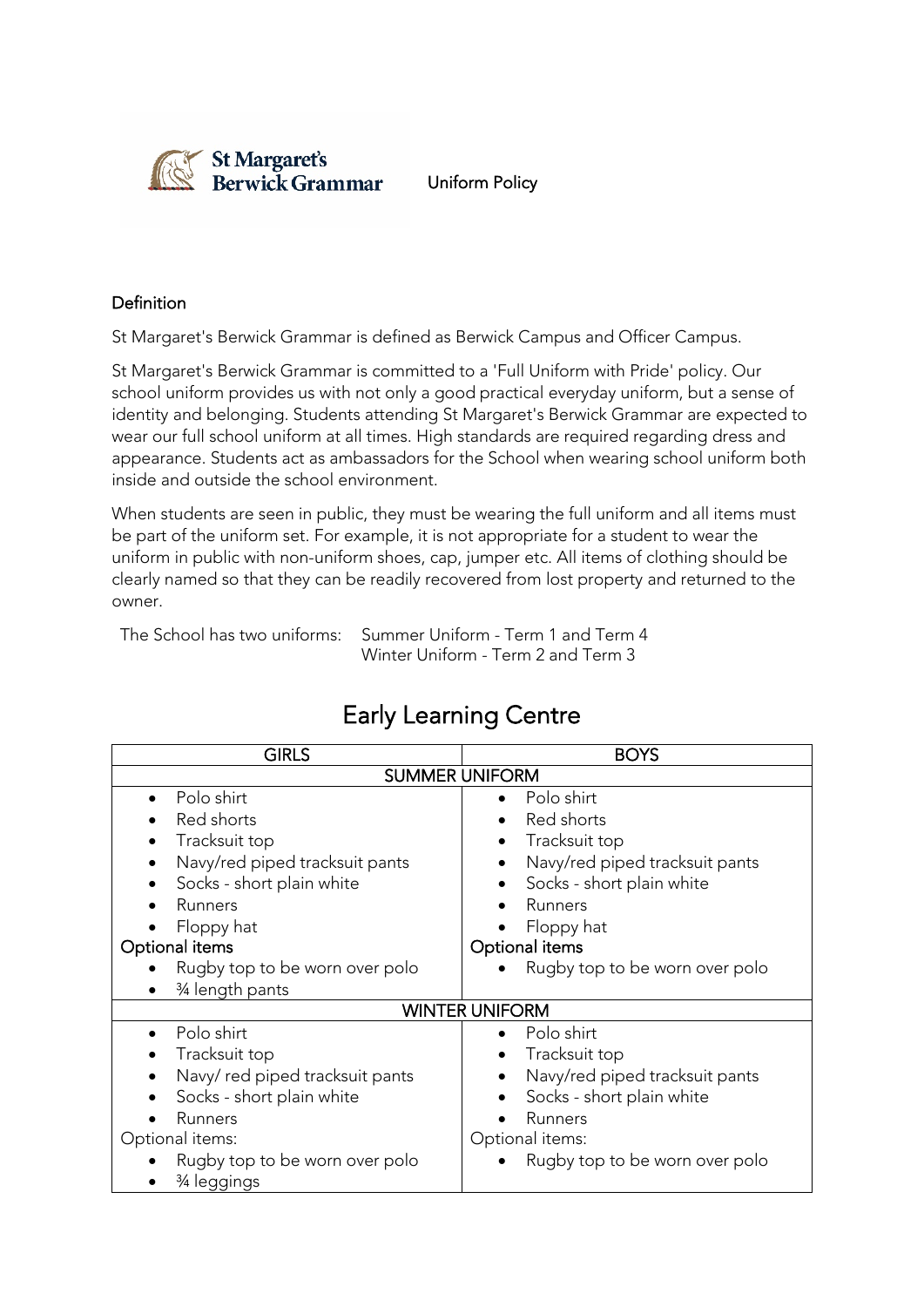# Girls Prep to Year 12

#### SUMMER UNIFORM

- Blazer (Red)
- Summer dress length of the dress must be at or below the knee
- Summer shirt (worn out) and summer short combination
- Navy jumper
- Socks (plain white school socks covering the ankle no higher than the bottom of the knee)
- Black leather school shoes, not above the ankle, with a slight distinct heel (lace-up, buckle or velcro)
- Formal hat

### Optional items:

- Woollen vest
- Formal red jumper (Year 12 only)

### WINTER UNIFORM

- Blazer (Red)
- Navy jumper
- Navy tights or navy long socks worn to the knee (not short navy socks)
- Black leather school shoes, not above the ankle, with a slight distinct heel (lace-up, buckle or velcro).

#### Prep to Year 4

- White Peter Pan collared blouse (shirt must be buttoned to the collar and worn tucked into tunic or trousers)
- Cross over tie
- Winter tunic (length of the tunic must be at or below the knee) or navy tailored trousers with plain navy belt

### Year 5 to 12

- Formal white shirt (shirt must be buttoned to the collar and worn tucked into skirt or trousers)
- Tie with House coloured unicorn
- Winter skirt, length of the skirt must be at or below the knee or navy tailored trousers with plain navy belt

### Optional items:

- Woollen vest
- Year 7 to 12 open neck white shirt, no tie (not to be worn for excursions or formal events - this optional item will be phased out at the end of Term 3 2020)
- Navy scarf
- Plain navy gloves
- Raincoat
- Formal red jumper (Year 12 only)

### SPORT UNIFORM

- Tracksuit top
- Prep to Year 6 Navy/red piped tracksuit pants
- Year 7 to 12 Red tracksuit pants
- Polo shirt
- Red shorts or skirt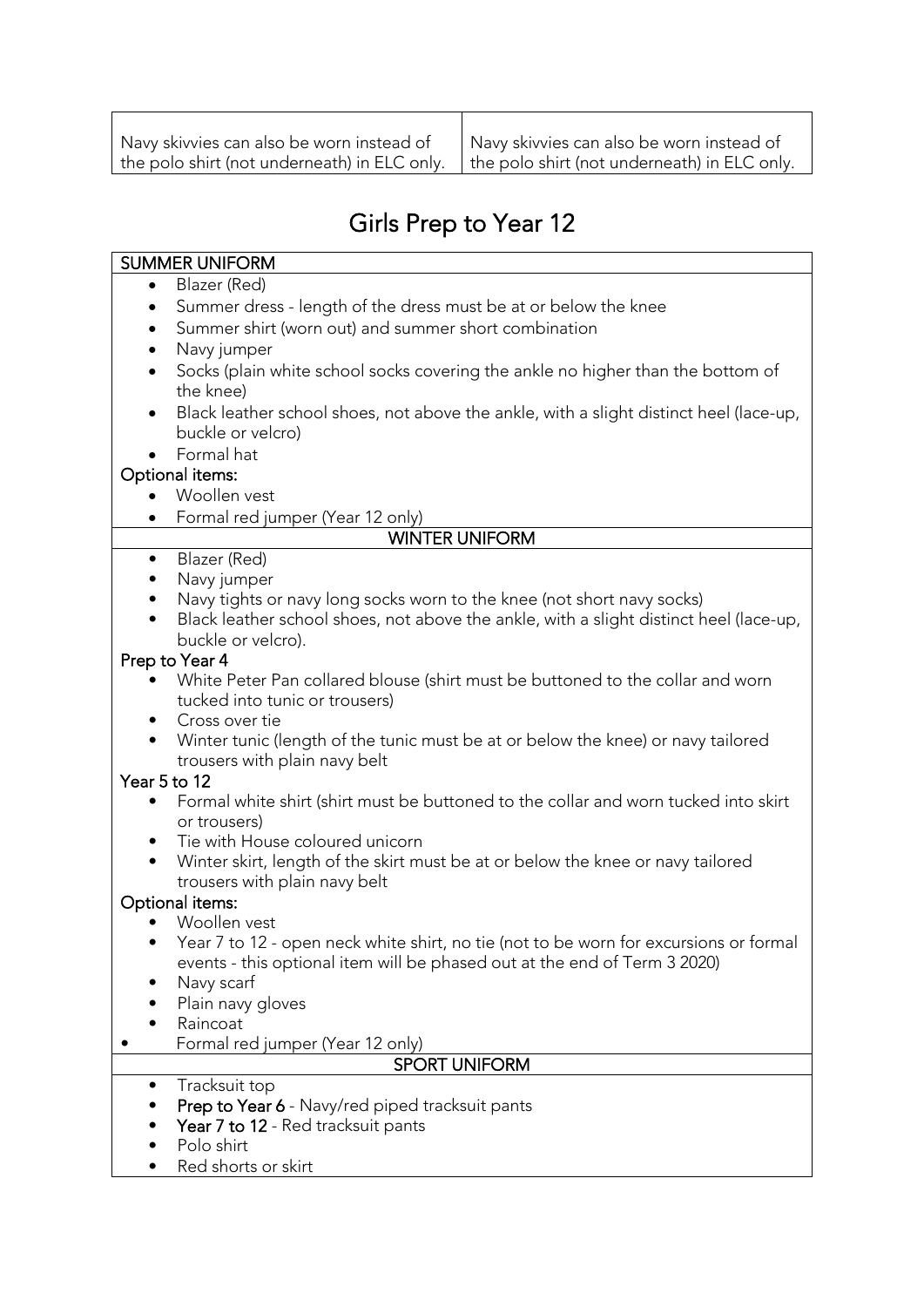- Socks short plain white (with no sporting logos)
- runners
- Prep to Year 6 Floppy hat or sport cap
- Year 7 to 12 Sport cap
- Sport bag

#### Optional items:

- Rugby jumper (to be worn over school polo top not to be worn as the outer garment)
- House polo shirt (in-school only)
- ¾ length pants (in-school only)
- Long sleeved warm up top
- Year 7 to 12 Blue running shorts- to be worn only when participating at cross country or athletics
- Representative garments worn only when required for selected sports

# Boys Prep to Year 12

| Prep to Year 6 (Junior School)                                                                                                                                                                                                                                                                                                         | Years 7 to 12 (Senior Boys)                                                                                                                                                                                                                                                                                                                                              |  |
|----------------------------------------------------------------------------------------------------------------------------------------------------------------------------------------------------------------------------------------------------------------------------------------------------------------------------------------|--------------------------------------------------------------------------------------------------------------------------------------------------------------------------------------------------------------------------------------------------------------------------------------------------------------------------------------------------------------------------|--|
| <b>SUMMER UNIFORM</b>                                                                                                                                                                                                                                                                                                                  |                                                                                                                                                                                                                                                                                                                                                                          |  |
| Blazer (Red or Blue Striped)*<br>$\bullet$<br>Navy shorts<br>Short sleeve open neck blue shirt (to<br>be worn out- as designed)<br>Jumper<br>Navy short socks<br>Black leather school shoes (lace-up<br>or velcro)<br>Formal hat<br>Optional items:<br>Woollen vest                                                                    | Blazer (Blue Striped)<br>$\bullet$<br>Navy shorts<br>Short sleeve open neck white shirt<br>$\bullet$<br>(to be worn out - as designed)<br>Jumper<br>$\bullet$<br>Navy socks with red stripe<br>Black leather school shoes with a<br>slight distinct heel (lace-up or<br>velcro)<br>Sport cap<br>Optional items:                                                          |  |
| <b>WINTER UNIFORM</b>                                                                                                                                                                                                                                                                                                                  | Woollen vest                                                                                                                                                                                                                                                                                                                                                             |  |
| Blazer (Red or Blue Striped)*<br>$\bullet$<br>Long navy trousers<br>Long sleeve blue shirt (worn tucked<br>in)<br>Jumper<br>Loop tie or normal tie with House<br>coloured unicorn<br>Navy socks<br>Black leather school shoes (lace-up<br>or velcro)<br>Optional items:<br>Woollen vest<br>Navy scarf<br>Raincoat<br>Plain navy gloves | <b>Blazer (Blue Striped)</b><br>$\bullet$<br>Navy trousers and belt<br>White long sleeve shirt (worn<br>tucked in)<br>Jumper<br>$\bullet$<br>Tie/ Year 12 tie/ Leadership tie<br>Navy dress socks<br>$\bullet$<br>Black leather school shoes with a<br>slight distinct heel (lace-up or<br>velcro)<br>Optional items:<br>Woollen vest<br>Navy scarf<br>Plain navy gloves |  |
| <b>SPORTS UNIFORM</b>                                                                                                                                                                                                                                                                                                                  |                                                                                                                                                                                                                                                                                                                                                                          |  |
| Polo shirt<br>Tracksuit top<br>Navy/red piped tracksuit pants<br>Red shorts                                                                                                                                                                                                                                                            | Tracksuit pants and jacket<br>$\bullet$<br>Navy shorts<br>Polo shirt                                                                                                                                                                                                                                                                                                     |  |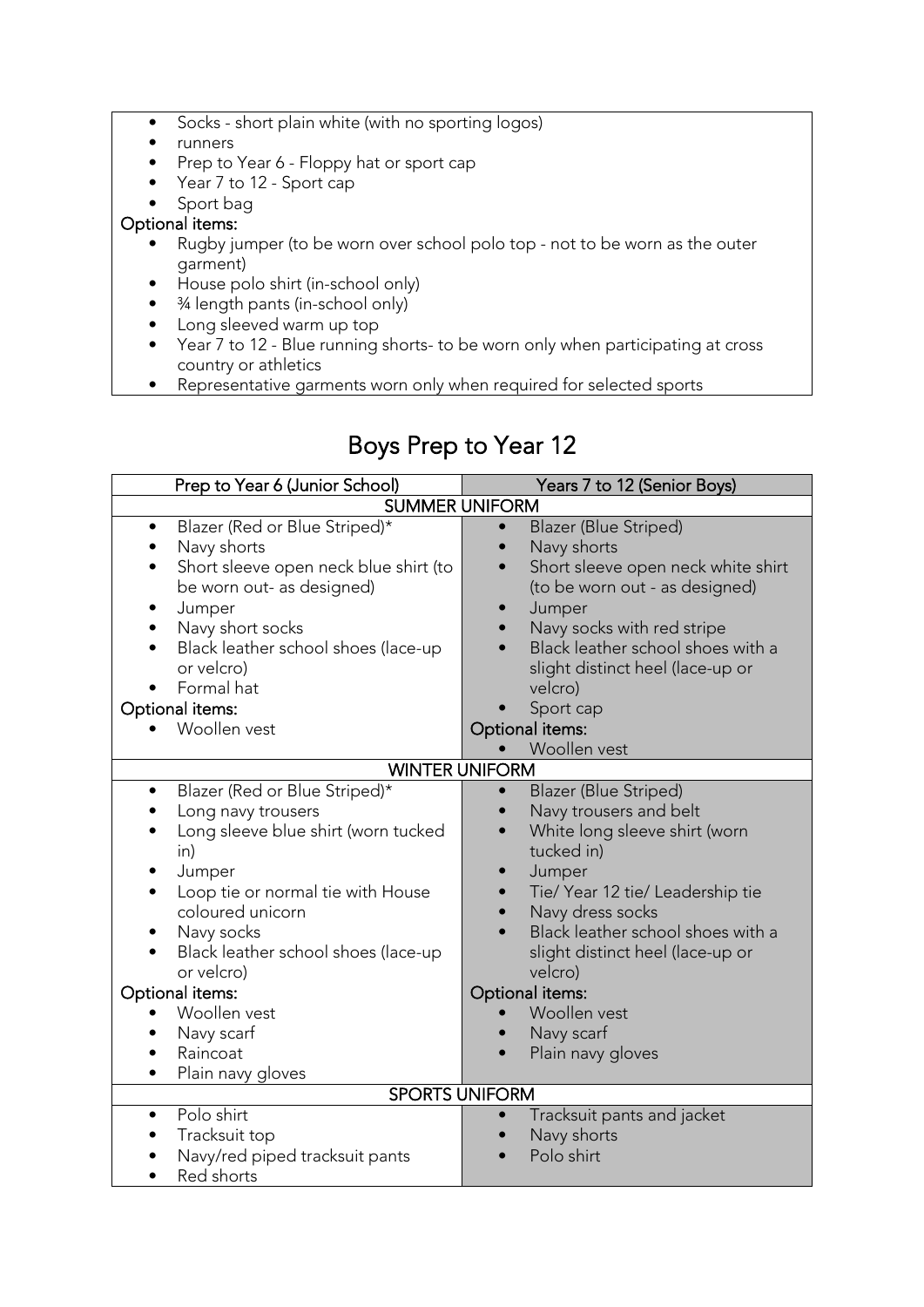| • Socks - short white (with no sporting<br>logos)<br>Runners<br>$\bullet$<br>Floppy hat or sport cap<br>Optional items:<br>Rugby jumper to be worn over<br>school polo top -not to be worn as<br>the outer garment)<br>House polo shirt (in-school only)<br>$\bullet$<br>Long sleeved warm up top<br>$\bullet$<br>Representative garments worn only<br>as required for selected sports | House polo shirt for House Sport<br>and House Events only<br>Socks - short white socks (with no<br>sporting logos)<br>Runners<br>Sport cap<br>Sport bag<br>Optional items:<br>Rugby jumper to be worn over<br>school polo top -not to be worn as<br>the outer garment)<br>Long sleeved warm up top<br>Navy sport socks for hockey or<br>$\bullet$<br>football)<br>Representative garments worn only<br>as required for selected sports |
|----------------------------------------------------------------------------------------------------------------------------------------------------------------------------------------------------------------------------------------------------------------------------------------------------------------------------------------------------------------------------------------|----------------------------------------------------------------------------------------------------------------------------------------------------------------------------------------------------------------------------------------------------------------------------------------------------------------------------------------------------------------------------------------------------------------------------------------|
|                                                                                                                                                                                                                                                                                                                                                                                        |                                                                                                                                                                                                                                                                                                                                                                                                                                        |

#### APPEARANCE

Hair - Girls: Students' hair should be cut and styled conservatively and must be neat and tidy in presentation at all times, with no extreme, unnatural hair colour (bleached or dyed). Students are required to tie back hair which is longer than the collar. Scrunchies, headbands or plain navy, red, or yellow, coloured ribbons can be worn, white ribbons can be worn with the summer uniform.

Hair - Boys: Students' hair should be cut and styled conservatively and must be neat and tidy in presentation at all times, with no unnatural hair colour (bleached or dyed). Students are required to tie back hair which is longer than the collar. Hair must not fall over the eyes. Boys must be clean shaven at all times.

Jewellery. A necklace of religious significance may be worn providing it is not visible, for example on a long chain. A basic watch is acceptable. Girls with pierced ears may wear one pair of earrings in the bottom lobe of the ear only. These may be plain gold or silver sleepers, or studs Students are required to remove any other visible piercings whilst in school uniform. No other jewellery is to be worn.

Makeup must not be worn at school. False eyelashes, eyelash extensions are not permitted. An exception for makeup may be requested from the Head of Junior School, Head of Senior Girls, Senior Boys where foundation is applied with the intention to conceal significant skin blemishes.

Nails should be natural (no acrylic, S&S, shellac, gel or bioGel nails) and only plain clear nail polish is acceptable, no French polish).

Any tattoos must not be visible at any time whilst in school uniform or at a school event.

Every Day students are required to wear their uniform with a high standard of presentation at all times. Uniforms must be freshly laundered and ironed. Blazers must appear clean and pressed. The buttons, pockets and hems of all uniform items must be in good order. Shoes must be polished and correctly fastened. Ties must be clean and tied neatly with a shirt that is fully buttoned up.

Any modifications to our school uniform for religious reasons should be discussed with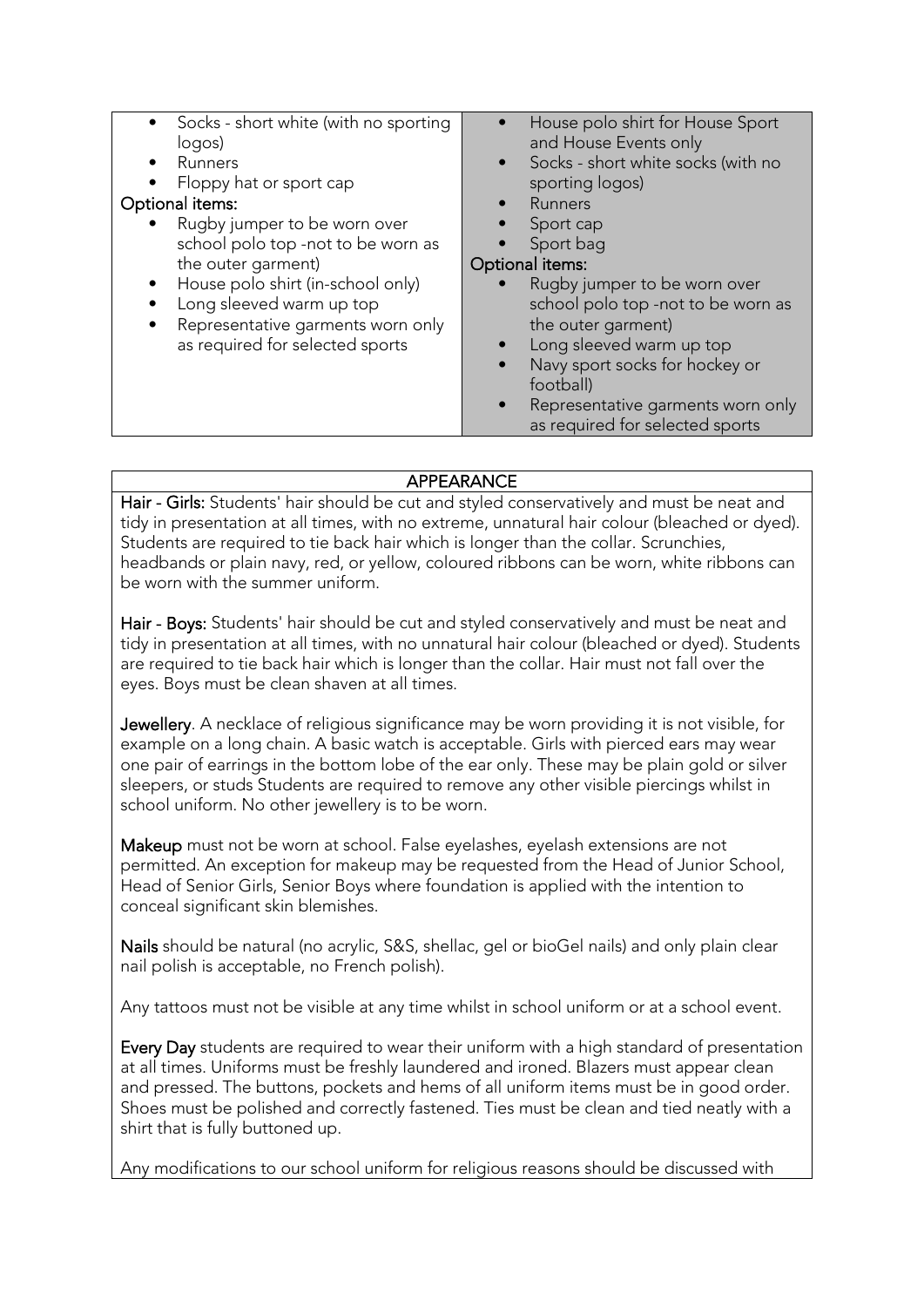the relevant Head of Junior School, Head of Senior Girls, Wellbeing and Head of Senior Boys, Wellbeing

#### **BLAZERS**

The blazer must be worn to and from school, on excursions and when representing the school. On very hot days, the relevant Head of Junior School, Head of Senior Girls, Senior Boys will give permission for students to remove their blazers, however, students will be required to carry blazers home on hot days so they can be worn to school the next morning. Jumpers can be worn under the blazer but must not be worn as the outer garment when commuting to and from school, when on excursions or when representing the school. Only official school badges are permitted to be worn on the lapels of the blazer.

\*From the 2022 academic year Junior Boys (Prep to Year 6) will have the option to wear the Red Blazer or the Blue Striped Blazer.

#### **HATS**

ELC: A school hat must be worn to and from school as part of the summer uniform during Term 1 and 4. As part of the school's Sun Smart policy the floppy hat must be worn during sport, PE, recess and lunch time, and any other outdoor school related activity.

Berwick Junior School: The formal hat must be worn to and from school as part of the summer uniform during Term 1 and 4. As part of the school's Sun Smart policy the floppy hat or sport cap must be worn during sport, PE, recess and lunchtime, and any other outdoor school related activity.

Berwick Senior Campus: As part of the school's Sun Smart policy, all students from Year 7 to 12 are required to purchase a formal summer hat. This hat is worn in Term 1 and 4 when students are in the sun. When appropriate, staff may request the hat be worn on school excursions or other school activities. The sports cap is required to be worn during sport and PE during Term 1 and 4.

Officer Campus: Students are expected to wear the sport cap during sport, PE, recess and lunchtime and any other outdoor school related activity during Term 1 and 4 or at other times if directed by staff.

#### SPORT/PE UNIFORM

When representing the school at interschool competitions, students are to wear their school tracksuit jacket, pants and the School polo shirt.

Berwick Junior School: Junior School students may wear their PE uniform for the duration of the days on which they have timetabled PE classes, including travelling to and from school. Full school uniform must be worn on days when sport occurs before school. If sport occurs before school, students must get changed into their school uniform at the first available opportunity.

Berwick Senior Campus: Students who have PE during Periods 1 and 2 may arrive in PE uniform and change at recess or if they have PE during Periods 5 and 6 students will change at lunch and leave in their PE uniform. Full school uniform must be worn at all other times. The only exceptions are: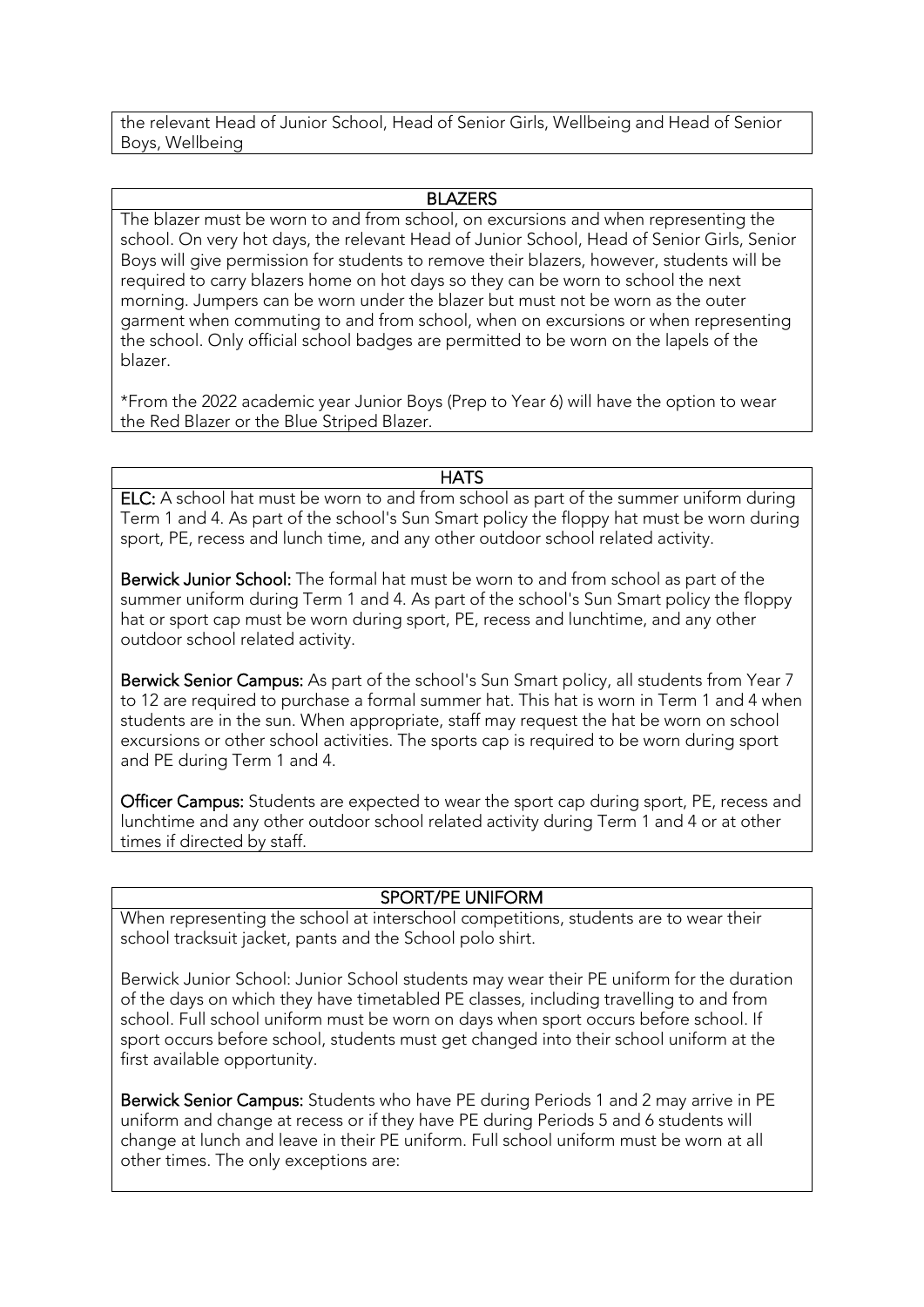- when sport training occurs before school. Students may wear their sport training clothes to school, and they will be given time at the end of their training session to change into their full school uniform (prior to the commencement of Period 1).
- when Girls Sport Victoria (GSV) away games are scheduled after school. In this instance only, team members may change into full PE uniform at the end of lunchtime.

During COVID pandemic restrictions, students are able to come in PE uniform and remain in PE uniform all day if they have a sports class or a lunchtime training session.

Officer Campus: Students who have House or SIS Sport on a Thursday or Friday are allowed to wear sport uniform to and from school. Students who have PE during Periods 1 and 2 may arrive in PE uniform and change at recess or if they have PE during Periods 5 and 6 students will change at lunch and leave in their PE uniform. Students who participate in lunchtime sport practice or gym sessions are to get changed before the end of the lunch break, unless they have a Physical Education or Sport lesson during Period 5 or 6.

During COVID pandemic restrictions, students are able to come in PE uniform and remain in PE uniform all day if they have a sports class or a lunchtime training session.

Representative uniform. If students are selected to represent the school in extra- curricular activities (for example human power vehicles, cycling, swimming, cross country), specialised items of uniform may be required/made available for purchase. However, these items are only permitted to be used/worn whilst participating in the representative activity and should not be seen as a substitute for regular items of school sporting uniform.

#### SCHOOL BAGS

All students are expected to use the official school bag and sports bag although plain black/grey/navy trolley bags with no logos are permitted where preferred.

Art smock and library bag: All junior students are expected to have a navy art smock and library bag.